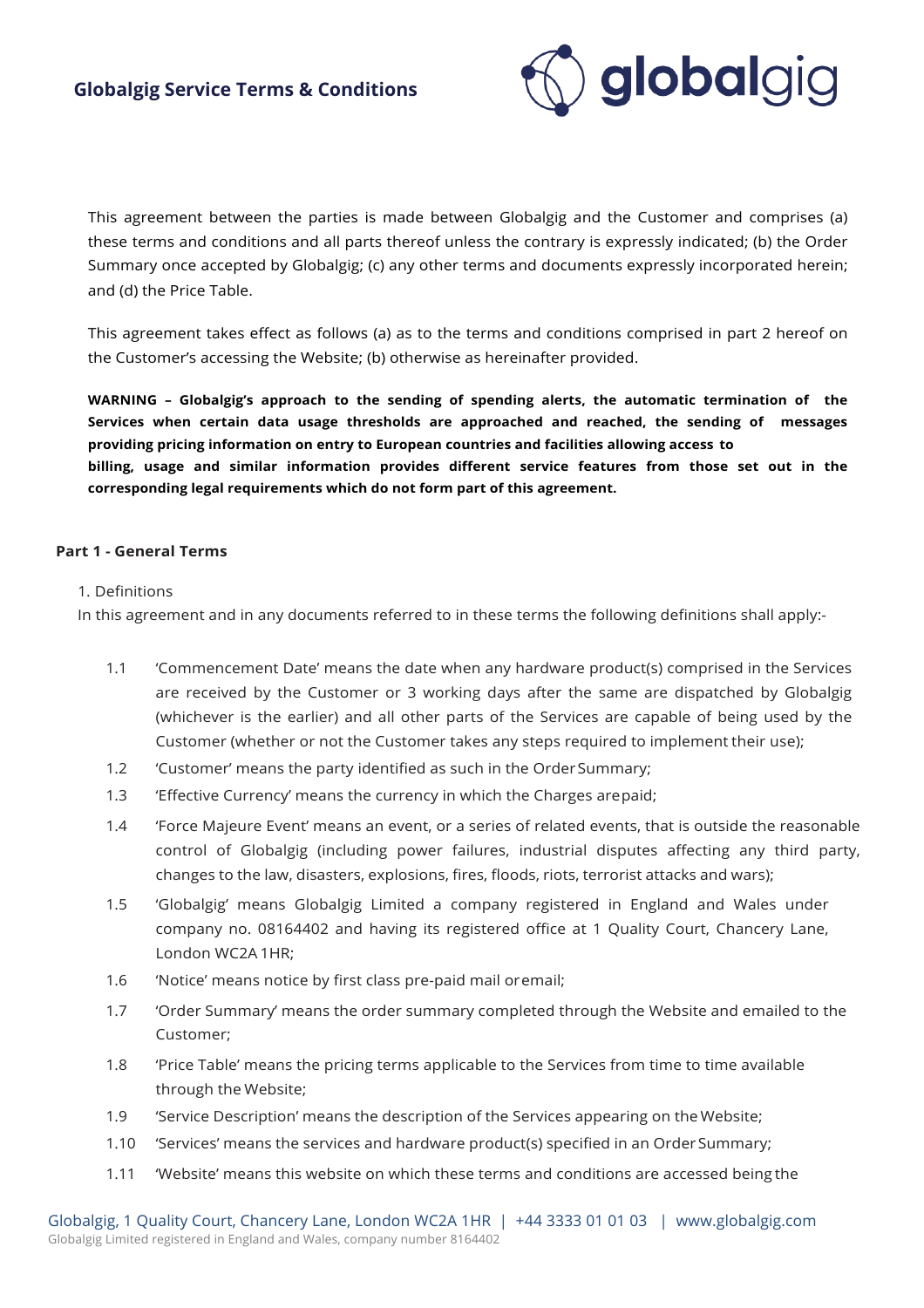

property of and authorized and licensed by Globalgig.

#### 2. Formal

- 2.1 Where the Customer is a consumer nothing contained in this agreement shall affect any of the statutory or other lawful rights of the Customer the exclusion of which is prohibited by law;
- 2.2 This agreement and its terms are subject to updates from time to time and the latest edition thereof shall be deemed to apply as between the parties and shall supersede any previous edition;
- 2.3 To the extent permitted by law the Customer hereby opts out of all entitlements to information and facilities not comprised in the Services and releases Globalgig from any obligation to provide the same;
- 2.4 The Customer agrees that immediately upon the Customer using any of the Services in any Globalgig Territory other than that where this agreement is constituted these terms and conditions shall be varied as regards such use to the extent which is necessary to give effect to any differences between these terms and conditions and the terms applicable in the relevant other Globalgig Territory(ies) which are available on the Website and which the Customer acknowledges to have read or to having been given the opportunity toread;
- 2.5 In the event that any provision or criteria comprised in these terms and conditions is held by a court or other lawful authority to be invalid or unenforceable then this agreement shall continue in full force and effect as if such provision were deleted and/or such criteria were reduced (provided that the extent of any such deletion(s) and/or reduction(s) in criteria shall be the minimum necessary to render this agreement valid and enforceable;
- 2.6 The Customer's purchase of the Equipment and the Services is (save where expressly stated to the contrary) governed exclusively by the terms and conditions of the jurisdiction which corresponds to the nationality of the Effective Currency (provided always that where the Effective Currency is Euros it is deemed that the Effective Currency is United Kingdom pounds sterling);
- 2.7 Where Notice is given under this agreement it shall be served on the relevant party at the address specified herein or on the Order Summary or at any different address notified in accordance with the terms hereof and shall be deemed to have been received if sent by email on the date when the same is received by the addressee or at 9.00am on the second day following its dispatch (whichever is the earlier) and if sent by first class pre-paid post on the date which is 3 working days after the date of posting;
- 2.8 No party is entitled to enforce any term of this agreement under The Contracts (Rights of Third Parties) Act 1999;
- 2.9 References to clause numbers are to clause numbers in the same part of these terms and conditions unless the contrary is expresslyindicated;
- 2.10 These terms and conditions comprise the entire agreement of the parties concerning all subject matters referred to and no other agreements, statements, representations, understandings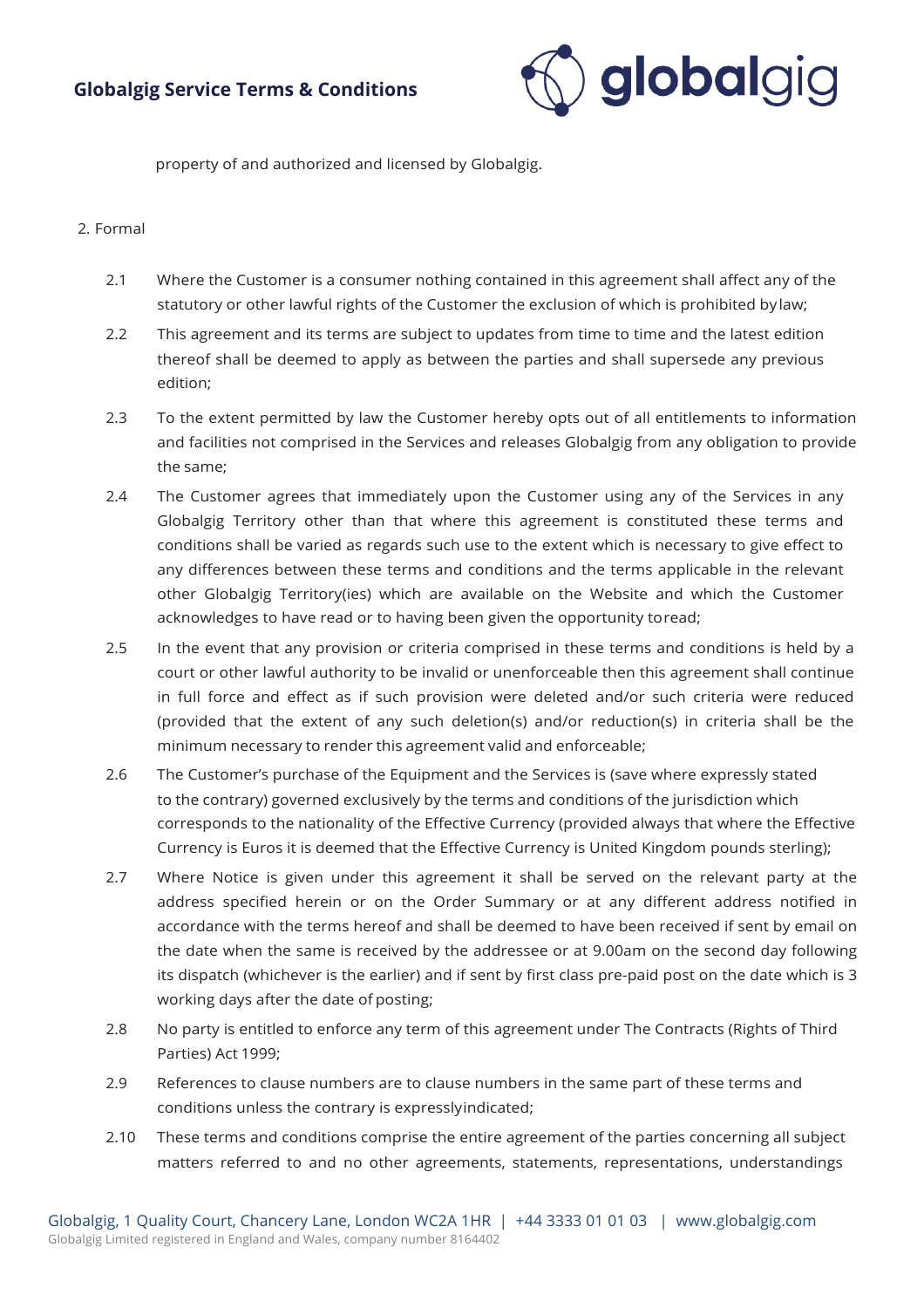

formal or informal, written or verbal shall have any effect.

2.11 This agreement is governed by the laws of England andWales.

### 3. Legal Liability

- 3.1 Globalgig does not exclude or limit liability for death or personal injury arising through its negligence or that of itsemployees;
- 3.2 Globalgig does not exclude or limit liability for fraud or fraudulent misrepresentation, breach of the terms implied by Section 12 Sale of Goods Act 1979 or breach of Section 2 Consumer Protection Act 1987;
- 3.3 Globalgig shall not be liable for (a) loss of profits or income; (b) lost business or opportunities; (c) other indirect or consequential losses; (d) loss of data; (e) losses arising from delay or failure to deliver any Services; or (f) any loss or damage caused by a Force Majeure Event; (g) any loss or damage which is not directly caused by Globalgig or which was not reasonably foreseeable as at the date of the Order Summary or which arises from any act or event which is outside of Globalgig's reasonable control;
- 3.4 Save as provided in clauses 3.1 and 3.2 the liability of Globalgig hereunder shallnotexceed £1,000 or the amount which is equal to 100% of the Charges paid by the Customer within the period of 12 months immediately preceding the event giving rise to the said liability (whichever is the higher).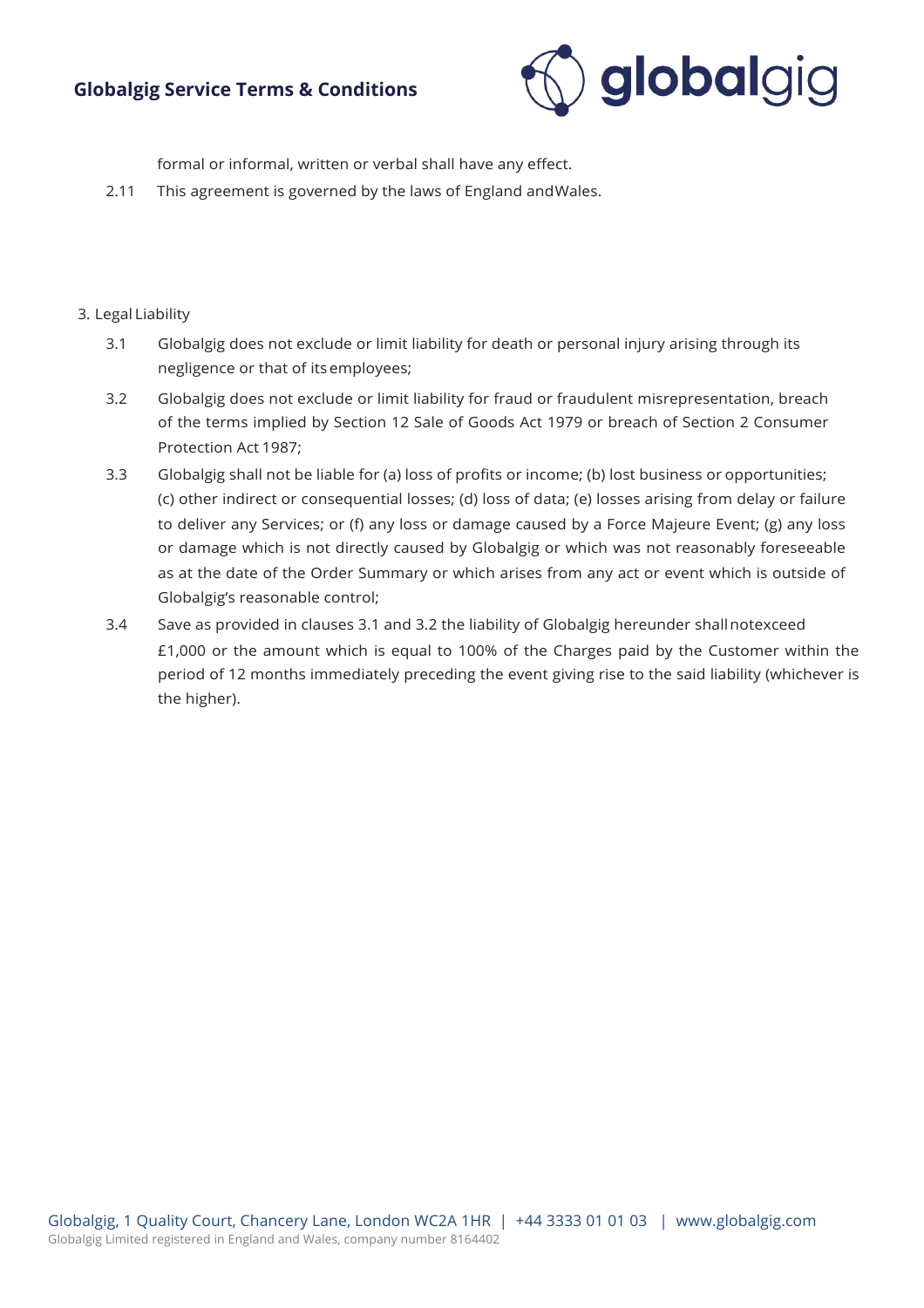

#### **Part 2 - Use of Website**

The term 'us' or 'we' refers to Globalgig the owner of the Website. The term 'you' refers to the user or viewer of the Website.

The use of the Website is subject to the following terms of use:

- The content of the pages of the Website is for your general information and use only and is subject to change without notice.
- Your use of the Website is (save where expressly stated to the contrary) governed exclusively by the terms and conditions described in part 1, clause2.6.
- Our use of the cookies and all personal information is governed by our privacy policy which can be found at [www.globalgig.com/uk/en/privacy-policy](http://www.globalgig.com/uk/en/privacy-policy)
- Certain types of cookies will be used without your consent but these are limited to those required in connection with the supply and delivery of theServices.
- When you agree to accept these terms and conditions you confirm that you have given your consent to the use of cookies prior to their being set although you are entitled at any time to withdraw your consent.
- We may need to transfer your personal information to countries outside of the European Economic Area (EEA) which do not necessarily offer the same level of protection as applies in the EEA. We will take all reasonable steps to ensure that adequate protection is in place before we transfer your personal information to any of these countries. When you agree to accept these terms and conditions you confirm that you have given your consent to this transfer ofinformation.
- Neither we nor any third parties provide any warranty or guarantee as to the accuracy, timeliness, performance, completeness or suitability of the information and materials found or offered on the Website for any particular purpose and you acknowledge that such information and materials may contain inaccuracies or errors and we expressly exclude liability for any such inaccuracies or errors to the fullest extent permitted by law.
- Your use of any information or materials on the Website is entirely at your own risk, for which we shall not be liable and it shall be your own responsibility to ensure that any products, services or information available through the Website meet your specific requirements.
- The Website contains material which is owned by or licensed to us and this material includes, but is not limited to, the design, layout, look, appearance and graphics, the reproduction of whichis prohibited other than in accordance with the copyright notice, which forms part of these terms and conditions.
- All trademarks reproduced in the Website, which are not the property of, or licensed to the operator, are acknowledged on theWebsite.
- Unauthorised use of the Website may give rise to a claim for damages and/or be a criminal offence.
- From time to time, the Website may also include links to other websites which are provided for your convenience to provide further information and they do not signify that we endorse those website(s) and in relation to which we have no responsibility for their content or operation.
- The Services are subject to the terms and conditions as here in provided.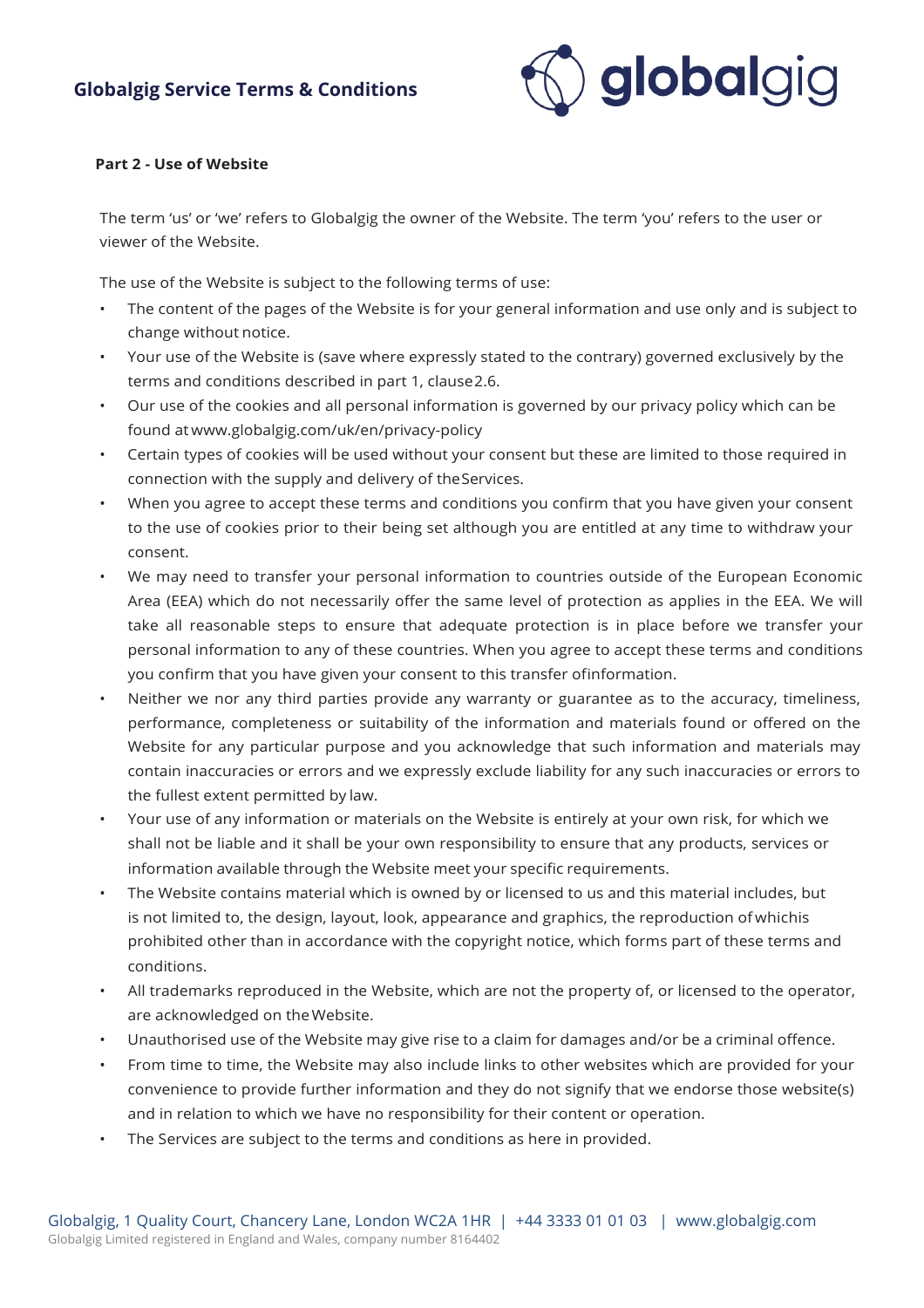

#### **Part 3 - On-line Transactions**

1. Agreement

- 1.1 Subject to clause 1.2 the Customer hereby agrees to purchase and Globalgig hereby agrees to supply the Services to the Customer in accordance with the terms and conditions as herein provided;
- 1.2 The completion of the Order Summary:-
- 1.2.1 constitutes the agreement of the Customer described in clause1.1;
- 1.2.2 shall take effect as the Customer's offer to purchase the Services which Globalgig may refuse to accept for any reason including (without limitation) the Customer's failure to fulfill credit criteria, unavailability of any Services or errors affecting any Services orpricing;
- 1.3 On receipt of a completed Order Summary Globalgig will send an email describing the ordered Services but shall have no obligation to supply the same until the completion of the contract between the parties which shall be deemed not to be complete until the CommencementDate.

### 2. Payment

- 2.1 All prices are inclusive of value added and all other sales and similar taxes;
- 2.2 Globalgig shall not be liable for any errors and omissions affecting information, discounts, promotions and prices specified or referred to on the Website;
- 2.3 Payment will be debited to your credit card or debit card at the earlier of the date of dispatch or availability of the Services and in the unlikely event that Globalgig is unable to supply any Services the relevant amounts will be refunded.
- 3. Availability of Services
	- 3.1 Globalgig shall take reasonable steps to ensure the accuracy of all information available on or via the Website concerning the availability and performance of the Services but will not be responsible for any relevant errors or inaccuracies in this respect;
	- 3.2 Any delivery dates are estimates only but Globalgig will act reasonably to inform the Customer if any Services become unavailable or subject to delays as the Order Summary isprocessed.

### 4. Right to Cancel

- 4.1 The Customer shall have the right to cancel the purchase of the Services and all legal obligations comprised in this agreement no later than 14 days after the CommencementDate;
- 4.2 The right to cancel is subject to the further information, terms and instructions for cancellation available a[twww.globalgig.com/uk/en/cancellation-policy;](http://www.globalgig.com/uk/en/cancellation-policy%3B)
- 4.3 The Customer shall:-
- 4.3.1 be responsible for the cost of returning the Equipment and any related components delivered by Globalgig unless any such delivery was in error or any item was damaged or defective at the date of delivery;
- 4.3.2 take reasonable care of the Equipment until its return;
- 4.3.3 remain responsible for the cost of the Services which are activated, available or used prior to the date when Notice of cancellation is received by Globalgig, for example costs of the use of data;
- 4.4 Globalgig shall be entitled to charge the Customer for any costs incurred in collecting the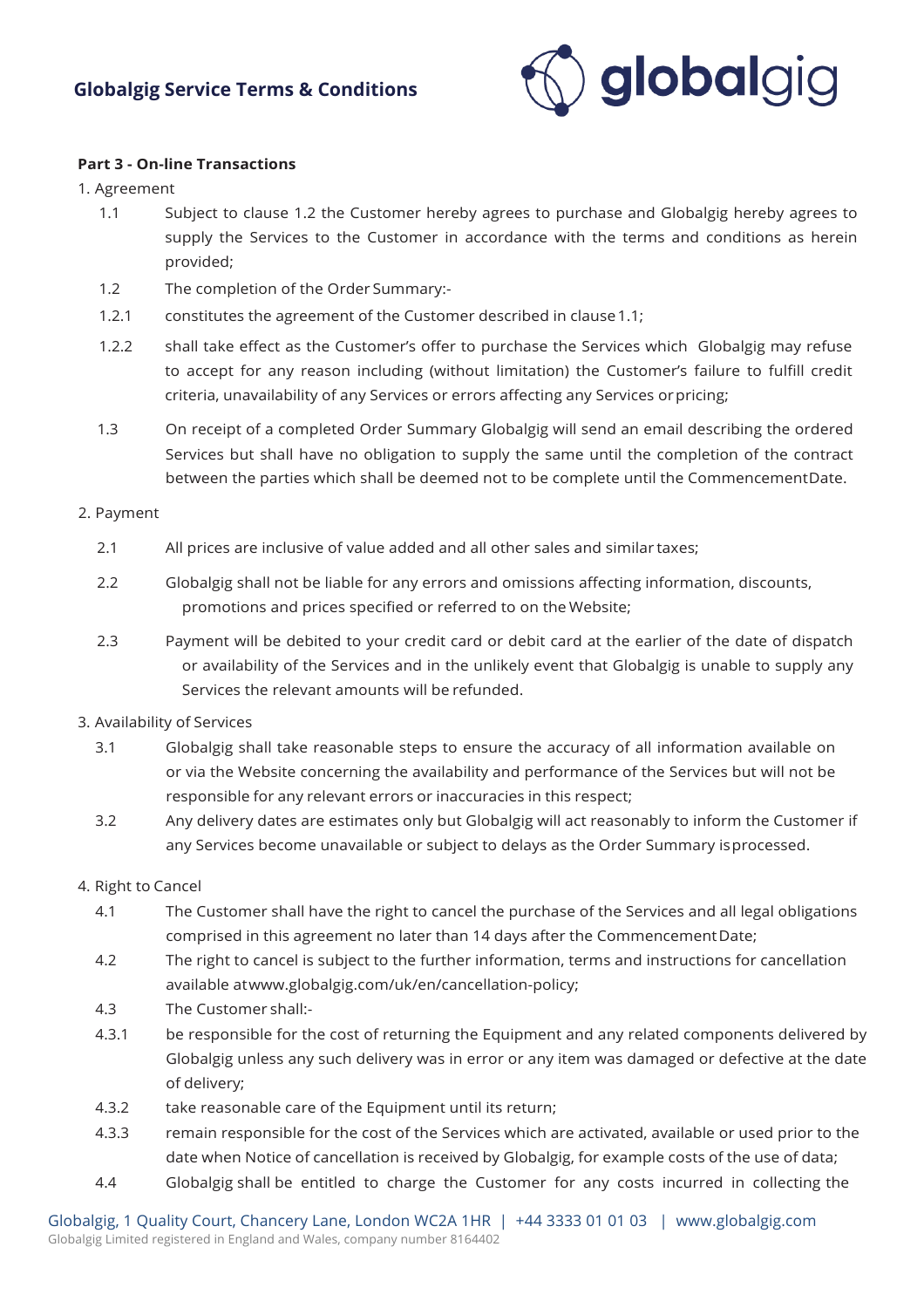

Services and the value of any missing items which may be deducted from any sums owed to the Customer;

4.5 Globalgig shall refund to the Customer the original purchase price of the cancelled Services together with any delivery charge (other than any non-standard charge) as soon as is reasonably practical and in any event within 30 days after the Customer's notification of cancellation.

### 5. Regulatory

- This clause 5 sets out the information required pursuant to the Consumer Contracts (Information, Cancellation and Additional Charges) Regulations 2013 and the Electronic Commerce (EC Directive) Regulations 2002:-
- 5.1 Identity unless otherwise notified at the time of the purchase of the Services the supplier of any item purchased through the Website isGlobalgig;
- 5.2 Description of Goods the goods and services sold pursuant to this agreement comprise items either selected from those available on the Website or created to the order of the Customer;
- 5.3 Price the price of items purchased via the Website shall be the price advertised in the Price Table at the time of purchase and shall include value added tax and any other applicable tax at prevailing rates from time to time plus deliverycosts;
- 5.4 Payment payment for any item purchased pursuant to this agreement must be made as specified in the applicable terms available on theWebsite;
- 5.5 Price Variation the price of the Services is as specified in the applicable terms available on the Website;
- 5.6 Duration of Contract the agreement under which Services are purchased incorporates the applicable terms available on the Website including the requirement for any minimum term as therein specified;
- 5.7 Regulator the provision of the telecommunications system utilized for the purpose of delivering the Services is regulated in the United Kingdom by the Office [of Communications \(Ofcom –](http://www/) www. ofcom.org.uk);
- 5.8 Publication of Terms all current editions of all terms applicable to the Services are available on the Website for so long as the Services are available subject only to temporary or unavoidable disruptions of the Website;
- 5.9 Language this agreement can only be completed and concluded in the English language.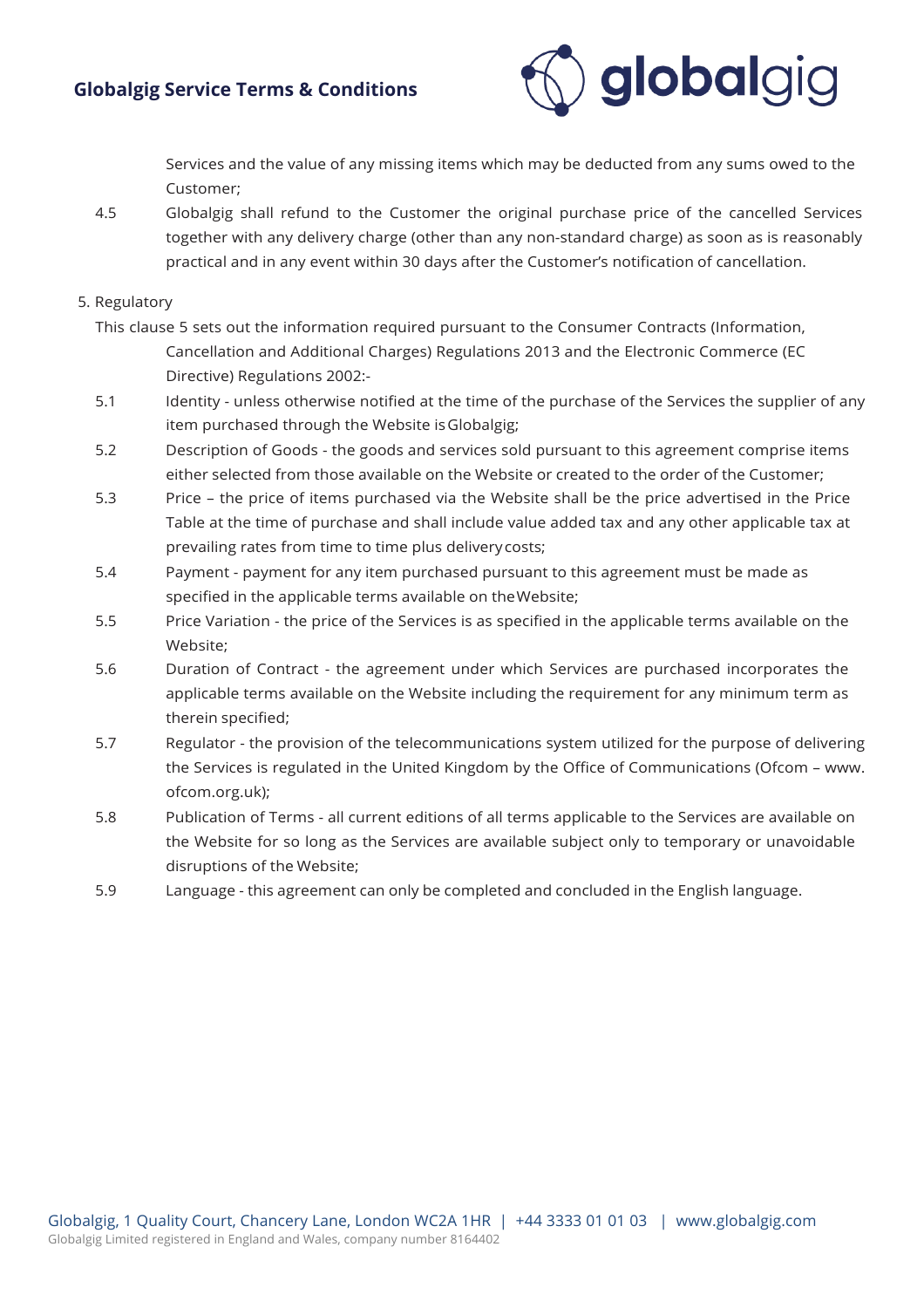

#### **Part 4 - Products and Services**

#### 1. Definitions

In this part 4 the following definitions shall apply:-

- 1.1 'Alert' means a Notice advising the Customer that a specific portion, volume or value of data comprised in the Services has been used;
- 1.2 'Bar' means the suspension or disconnection of any part of the Services;
- 1.3 'Billing Period' means the period commencing on a MBD and expiring at the end of the day immediately prior to the then next MBD;
- 1.4 'Charges' means the charges for the Services published in the latest edition of the Price Table from time to time including any monthly access charges (to be billed monthly in advance unless otherwise agreed), usage charges (to be billed monthly in arrears), other charges for the Services obtained via the Globalgig SIM Card (including without limitation any additional charge for itemized billing) and charges incurred in relation to late and failed payments and the collection of the same and the enforcement of the Customer's obligations contained or referred to in this agreement;
- 1.5 'Customer Verification Requirements' means the requirements determined by Globalgig from time to time as regards the verification of the identity and address of theCustomer;
- 1.6 'Data Allowance' means the amount of data available pursuant to a ServicePlan;
- 1.7 'Equipment' means any hardware equipment used by the Customer for the purpose of accessing the Services;
- 1.8 'Fair Usage Policy' means the fair usage policy appearing on theWebsite;
- 1.9 'Minimum Term' means the period of time (if any) specified on the Order Summary commencing on the first MBD following the Commencement Date (subject to any Services Variation) ;
- 1.10 "Monthly Billing Date" ("MBD") means the date in each month when the Customer's usage of the Services commences for the purpose of calculating relevantCharges;
- 1.11 'Network' means the electronic telecommunications systems utilized by Globalgig for the provision of the Services;
- 1.12 'Notice' means notice by first class pre-paid mail oremail;
- 1.13 'Privacy Policy' means Globalgig's privacy policy available a[twww.uk.globalgig.com/legal.html](http://www.uk.globalgig.com/legal.html)
- 1.14 'Promotion' means any offer to supply any of the Services which includes any financial or other concession in favour of the Customer as compared with the terms which would apply to those Services but for such offer;
- 1.15 'Regulatory Requirements' means any regulation, law, decree action, direction, code of practice, condition or order of a competent regulatory authority;
- 1.16 'Service Bar' means the suspension or disconnection of the Services;
- 1.17 'Service Plan' means a specification detailing the amount of data and/or other limits, parameters and features according to which Services are available for use by theCustomer;
- 1.18 'Services Variation' means a variation in the Services agreed by the parties and specified in an Order Summary;
- 1.19 'SIM Card' means the subscriber identification module device used in conjunction with any other Equipment for the purpose of accessing theServices;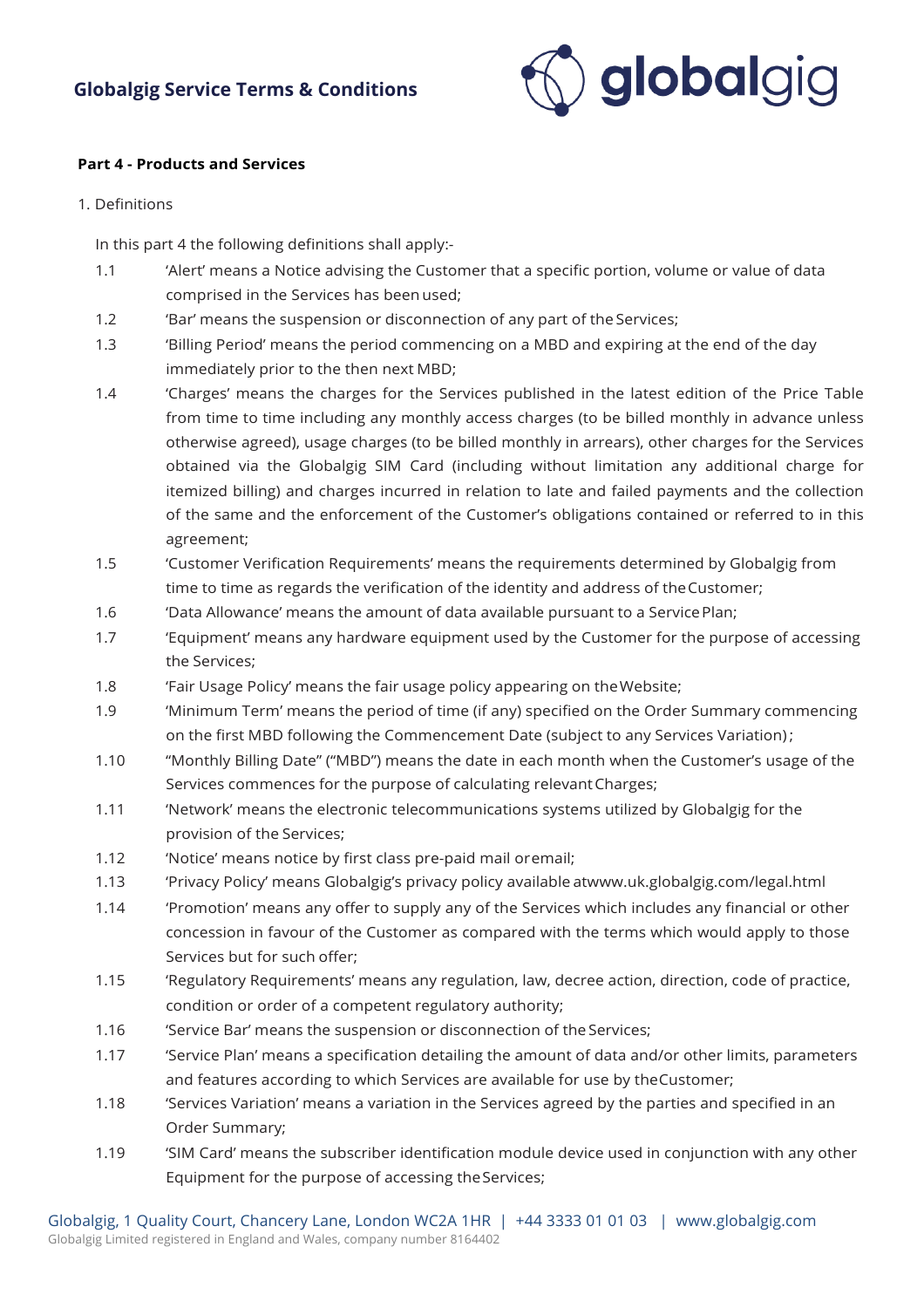

- 1.20 'User Guide' means the current user guides and manuals issued by Globalgig from time to time and/or available via theWebsite;
- 1.21 'Globalgig Equipment' means any Equipment supplied by Globalgig and the Globalgig SIM Card;
- 1.22 'Globalgig SIM Card' means a SIM Card supplied byGlobalgig;
- 1.23 'Globalgig Territory(ies)' means the locations and territories as described as such in the sales materials and information published by Globalgig on-line or otherwise from time totime.

#### 2. Agreement

- 2.1 Subject to clauses 2.2 and 2.3 the Customer hereby agrees to purchase the Services from Globalgig and to pay the Charges therefor and Globalgig hereby agrees to supply the Services to the Customer;
- 2.2 The Services shall be supplied in accordance with and comply with the Service Description;
- 2.3 The delivery of the Services supersedes and replaces any entitlement of the Customer:
- 2.3.1 to receive alerts in respect of any data or other usage levels or thresholds or as regards the automatic termination of the Services by reference to the same;
- 2.3.2 as regards the self care and management of the Customer's financial and services arrangements with Globalgig in respect of (without limitation) access to billing, service-plan and usage information and otherwise;
- 2.3.3 to receive messages containing any pricing information on entry into any country or jurisdiction;
- 2.4 This agreement shall commence on the Commencement Date and shall continue for the Minimum Term and thereafter unless and until terminated in accordance with clause 10;
- 2.5 If this agreement is terminated howsoever prior to the expiry of the Minimum Term the Customer shall remain liable for all Charges payable in respect of the period of the Minimum Term unless the circumstances described in clauses 10.1.2, 10.1.3 or 10.1.5apply.

#### 3. Customer Status

- 3.1 Where the Customer is an individual the Customer warrants that he or she is at least 18 years of age.
- 3.2 Where the Customer is incorporated the Customer warrants that it is authorized to purchase the Services from Globalgig;
- 3.3 The Customer further warrants that any information provided to Globalgig is accurate, complete and not mis-leading.

#### 4. Provision of Services

- 4.1 The Services are available only in the Globalgig Territories and to the extent consistent with the telecommunications coverage provided by Globalgig's network partners as described for information purposes only in the relevant coverage maps and materials available via the Website or from those network partners subject in any event to part 3 clause 4.1 and the Customer acknowledges that it is fully aware that the availability of the Services is restricted and limited to that extent;
- 4.2 The specification, functionality, speed and performance of the Services shall be in accordance with the then current relevant descriptions and specifications published by Globalgig or the manufacturers or suppliers of the relevant component(s) thereof or services comprised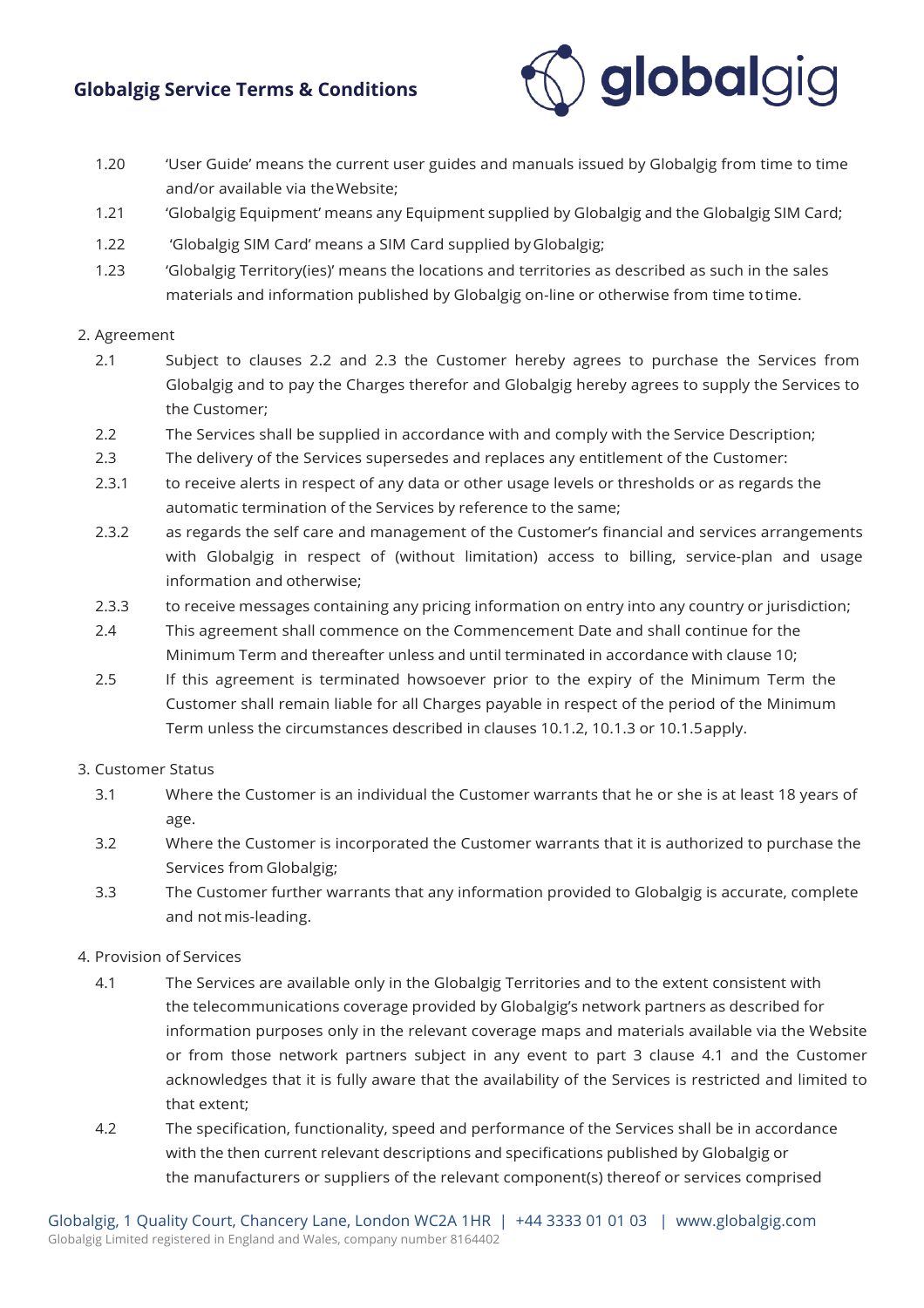

there in always excepting any errors and omissions therein for which Globalgig shall have no responsibility or liability;

- 4.3 Globalgig shall take all reasonable steps to make available the Services in accordance with this agreement but the Customer acknowledges that the Services and their performance are subject to the uncertainties comprised in mobile telecommunications technology and to variations, outages and other factors affecting deliverability, quality and operational consistency none of which can be guaranteed at any specifictime;
- 4.4 Globalgig shall not be liable for any costs, shortcomings in, failures of or other effects on the Services and/or any Equipment and/or the Globalgig Equipment arising from:-
- 4.4.1 the performance, failures, connection or compatibility of any Equipment SIM Card or services which are not supplied by Globalgig including (where relevant and without limitation) any communications device used by the Customer in connection with the delivery of the Services and/or the Globalgig Equipment (unless in accordance with the express terms of the Service Description);
- 4.4.2 the effects of any computer viruses, cyber or other attacks on the Services and/or the Globalgig Equipment or the facilities derived therefrom;or
- 4.4.3 any form of damage to any equipment or item or denial of service or in the event that the Customer operates or deals with the Globalgig SIM Card other than in a manner which is consistent with the express terms of the Service Description or otherwise in a manner which is not approved or instructed in the User Guide all of which prospective circumstances are deemed to be known to and understood by the Customer;
- 4.5 Globalgig shall be entitled to implement a monthly limit on the value of the Services available to the Customer and/or require the compliance by the Customer with such terms as it may determine as a condition for the removal of any suchlimit;
- 4.6 The Services do not include any facilities to enable the Customer to access information in respect of billing, service-plans, service-usage or otherwise and the Customer hereby opts out of all lawful entitlements in these respects except to the extent which is specified as being within the Services or notified to the Customersubsequently.
- 4.7 The following terms shall apply as regards Alerts and Service Bars respectively:-
- 4.7.1 Globalgig may send Alerts and implement Service Bars but shall not be obliged and shall not be liable for any failure to do so (notwithstanding the right of Globalgig under clause 4.7.2 or any agreement made pursuant to clause4.7.4);
- 4.7.2 unless otherwise agreed in writing or notified by Globalgig a Service Bar will be applied when during any single Billing Period the Customer incurs each Fifty Pounds £50.00) incremental increase in Charges other than in respect of the relevant DataAllowance;
- 4.7.3 Globalgig may remove any Service Bar implemented under this agreement conditional upon the Customer meeting any requirements which Globalgig may from time to time determine including (without limitation) the Customer contacting Globalgig and paying all outstanding Charges provided always that the right of Globalgig under clause 4.7.2 shall continue notwithstanding the removal of any particular Service Bar;
- 4.7.4 the parties may from time to time agree in writing for the implementation of a Service Bar on different terms from those in clause 4.7.2 provided that on any default of the Customer such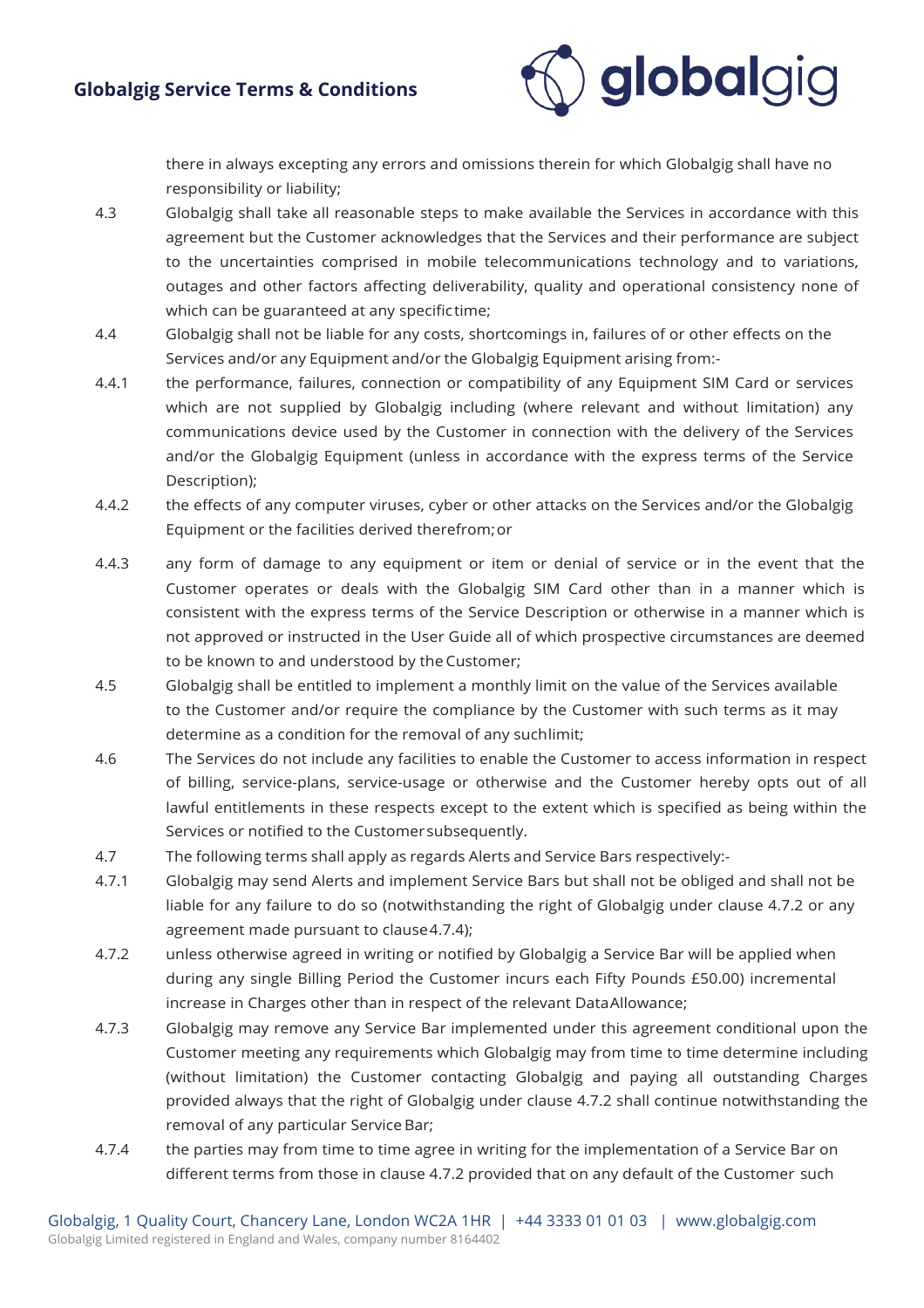

agreement shall lapse without notice and the terms of clause 4.7.2 shall be deemed to apply;

4.7.5 all Alerts and Service Bars will be issued and implemented according to the best information then available to Globalgig but the Customer is advised and acknowledges that due to the nature and delivery of data usage records the relevant information is not available on a real-time basis and is unlikely to include usage occurring during the period of approximately 48 hours preceding the relevant Alert and/or Service Bar for which the Customer will remain liable in anyevent.

#### 5. Use of Services

- 5.1 The Customer shall:
- 5.1.1 comply with any instructions in the User Guide or otherwise issued by Globalgig in connection with the use of the Services and shall procure such compliance on the part of any third party using the Services made available to theCustomer;
- 5.1.2 comply with the Customer VerificationRequirements;
- 5.1.3 comply with all RegulatoryRequirements;
- 5.1.4 comply with the Fair Usage Policy;
- 5.1.5 not utilize the Services for any unlawful, fraudulent, criminal or offensive purpose;
- 5.1.6 not sell, share or transfer the benefit of the Services to any third party;
- 5.1.7 not use any device for accessing the Services which is prohibited by Globalgig ;
- 5.2 The Globalgig SIM Card and its software are the property of Globalgig and their use is purchased by and licensed to the Customer for the purpose of accessing theServices;
- 5.3 Any telephone number allocated by Globalgig for use on any Network is the property of Globalgig and licensed to the Customer for the purpose of accessing the Services and its transfer to any other provider is subject to Globalgig's fees applicable thereto;
- 5.4 The use of the Services is personal to the Customer and may not be transferred to or used or shared by any other party without the prior written consent ofGlobalgig;
- 5.5 The Customer is responsible for the Charges arising from all and any use of the Services by whomsoever and whether or not the Services are used with the agreement or authority of the Customer;
- 5.6 The Customer is responsible for all data activity initiated through its account on any Network and may not use the Services:
- 5.6.1 with server devices or host computer applications, including, but not limited to web camera posts or broadcasts, automatic data feeds, automated machine-to-machine connections or peer-topeer (P2P) file sharing or other systems that drive continuous heavy traffic or data sessions;
- 5.6.2 as a substitute or backup for private lines or frame relay connections;
- 5.6.3 with "auto-responders," "cancel-bots," or similar automated or manual routines which generate excessive amounts of net traffic, or which disrupt net user groups or email use by others;
- 5.6.4 to send "spam" or unsolicited commercial or bulk email (or activities that have the effect of facilitating unsolicited commercial email or unsolicited bulk email); or
- 5.6.5 for any activity that adversely affects the ability of others to use the Services or any other Internet resources.

6. Globalgig Equipment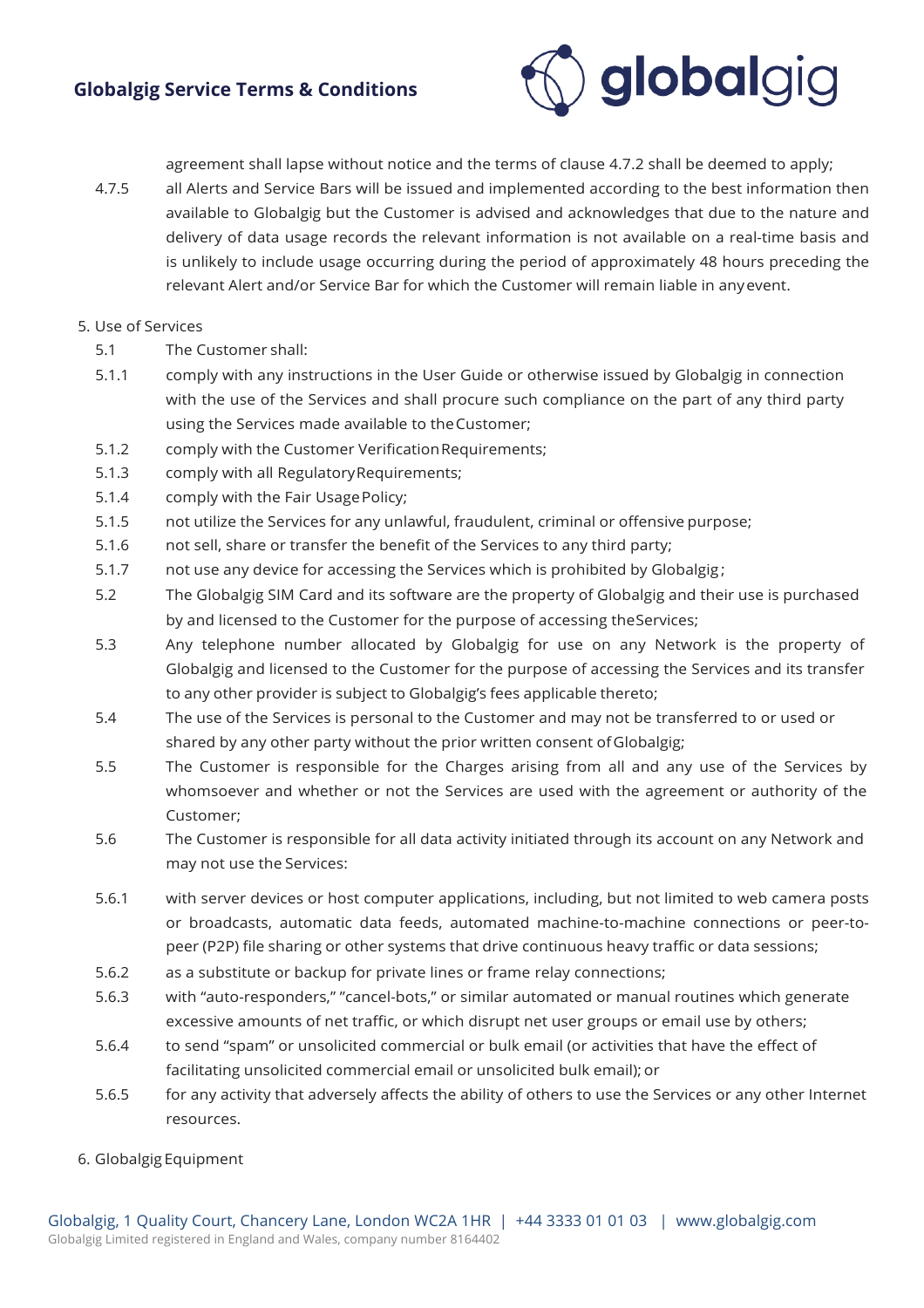

- 6.1 Globalgig shall bear the risk of loss or damage to the Globalgig Equipment until the point of delivery to the Customer and subject to clause 6.2 the Customer shall bear the risk of loss or damage to the Globalgig Equipment from the time of delivery to theCustomer;
- 6.2 The Customer shall notify Globalgig by email within 5 days of receipt if any Globalgig Equipment arrives damaged or if the order therefor has been incorrectly fulfilled and the Customer shall notify Globalgig by email within 10 days of confirmation of Globalgig's order acceptance if the Customer does not receive any part of the Globalgig Equipment;
- 6.3 Subject to any provision contained in these terms precluding its transfer from Globalgig title to the Globalgig Equipment shall pass to the Customer only upon payment infull;
- 6.4 Where the Globalgig Equipment becomes defective other than through the Customer's acts, omissions or misuse within the manufacturer's warranty period the Customer shall return the same to Globalgig at its cost and Globalgig shall repair or replace the Globalgig Equipment at its discretion provided that any out of warranty repairs shall be at Globalgig's price applicable thereto from time to time;
- 6.5 Globalgig does not manufacture the Globalgig Equipment and excludes to the full extent permitted by law all warranties, terms and conditions in respect of the condition, performance and fitness for purpose of the Globalgig Equipment whether express or implied and provided that Globalgig shall pass on to the Customer the benefit of any warranties obtained by Globalgig from the manufacturer of the Globalgig Equipment supplied to the Customer whereupon Globalgig shall be deemed to have discharged its obligations in that respect;
- 6.6 The statutory rights of the Customer in respect of the Globalgig Equipment and its supply are unaffected.

#### 7. Payment

- 7.1 All Charges are payable by debit card or credit card and it is the responsibility of the Customer to arrange and maintain any necessary continuing authority or other pre-payment authority or arrangements;
- 7.2 All prices specified in the Price Table are inclusive of value added and all other sales and similar taxes;
- 7.3 Any late payments are subject to interest at the rate of 4% above the base rate of HSBC Bank plc for the time being in force and to the payment of reasonable administration costs;
- 7.4 Payment is due on the date(s) and as provided in the Price Table and in the event of any default Globalgig is hereby authorized to make multiple applications for payment to the Customer or any bank or financial institution which issues the debit or credit card or other means proffered as the medium therefor notwithstanding any additional cost which shall be the liability of theCustomer;
- 7.5 The Customer shall notify Globalgig regarding the loss or theft of the Globalgig SIM Card as soon as is reasonably practicable and shall be responsible for all Charges incurred to the date of notification and always providing that the liability of the Customer by reference to the Minimum Term shall be unaffected;
- 7.6 Any payments for which the Customer is or becomes liable pursuant to any Promotion shall be deemed to form part of the Charges and shall be payable immediately they fall due in accordance with the published terms of the relevant Promotion.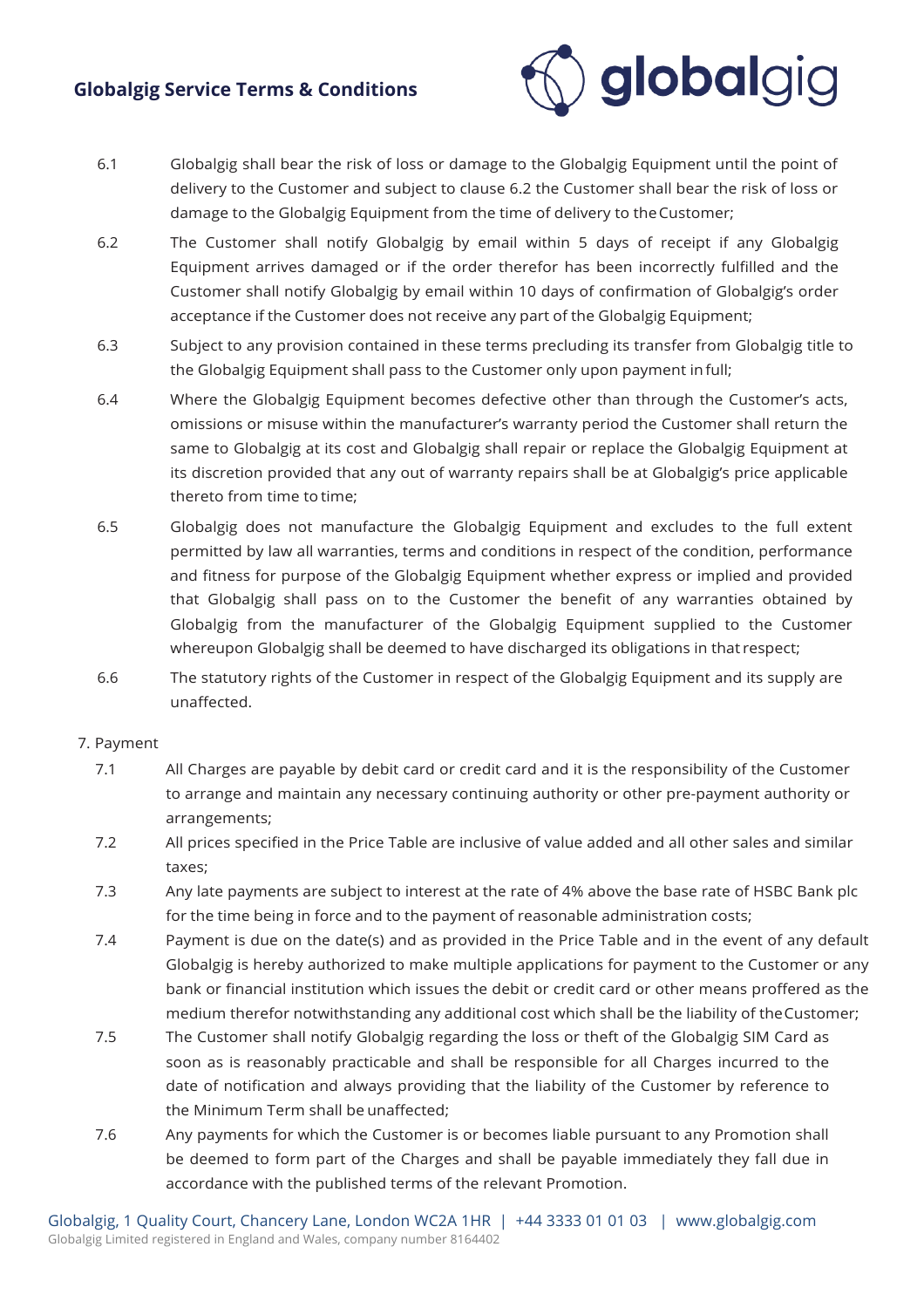

#### 8. Variations to Agreement

- 8.1 This agreement and its terms and the Charges are subject to variation from time to time in accordance with part 1, clause 2.2 of these terms and conditions;
- 8.2 In the event that any such variation is to its material disadvantage the Customer may terminate this agreement by Notice to Globalgig on or before the date which is 7 days after the Customer receives Notice of the relevantvariation;
- 8.3 Globalgig shall be entitled from time to time to substitute any telephone number allocated by Globalgig in connection with theServices;
- 8.4 The parties may from time to time agree a Services Variation subject as follows:-
- 8.4.1 to the terms comprised in the relevant replacement Order Summary (provided always that the terms of any later Order Summary shall prevail over any previous Order Summary issued to the same Customer);
- 8.4.2 the terms of this agreement shall continue to apply subject only to the Services Variation

#### 9. Suspension and Disconnection of Services

- 9.1 Globalgig shall be entitled to suspend or restrict the Services in any of the following circumstances:-
- 9.1.1 Globalgig believes that the SIM Card and/or the Services is/are being used in a manner or for a purpose which is not permitted under thisagreement;
- 9.1.2 any term of this agreement or any requirement referred to herein has been breached or is not complied with;
- 9.1.3 any financial limit applicable to the Services isexceeded;
- 9.1.4 Globalgig believes that the Customer has entered into this agreement fraudulently;
- 9.1.5 the Customer has become bankrupt or been wound up or made any arrangement with its creditors or a receiver has been appointed in respect of any of its assets;
- 9.1.6 the Customer takes any step which may damage the operation of the Services or any Network;
- 9.1.7 such suspension or restriction is lawfully required;
- 9.1.8 in the event that Globalgig reasonably suspects that the Customer's use of the Services is unusual;
- 9.1.9 such suspension or restriction is required in connection with the maintenance or repair of any Network or any equipment used for delivering the Services provided that if this situation prevails for a minimum of three consecutive 24-hour periods Globalgig shall credit the Customer with an amount equal to the Charges applicable to the accessing of the Services for the period when they were unavailable;
- 9.2 Globalgig shall be entitled to disconnect or suspend the Services and any related SIM Card and telephone number in respect of any Globalgig Territory in the event that the Customer fails to obtain any Services for which Charges are due by reference to that telephone number for a period of 120 consecutive days or 120 days during any continuous period of 12months;